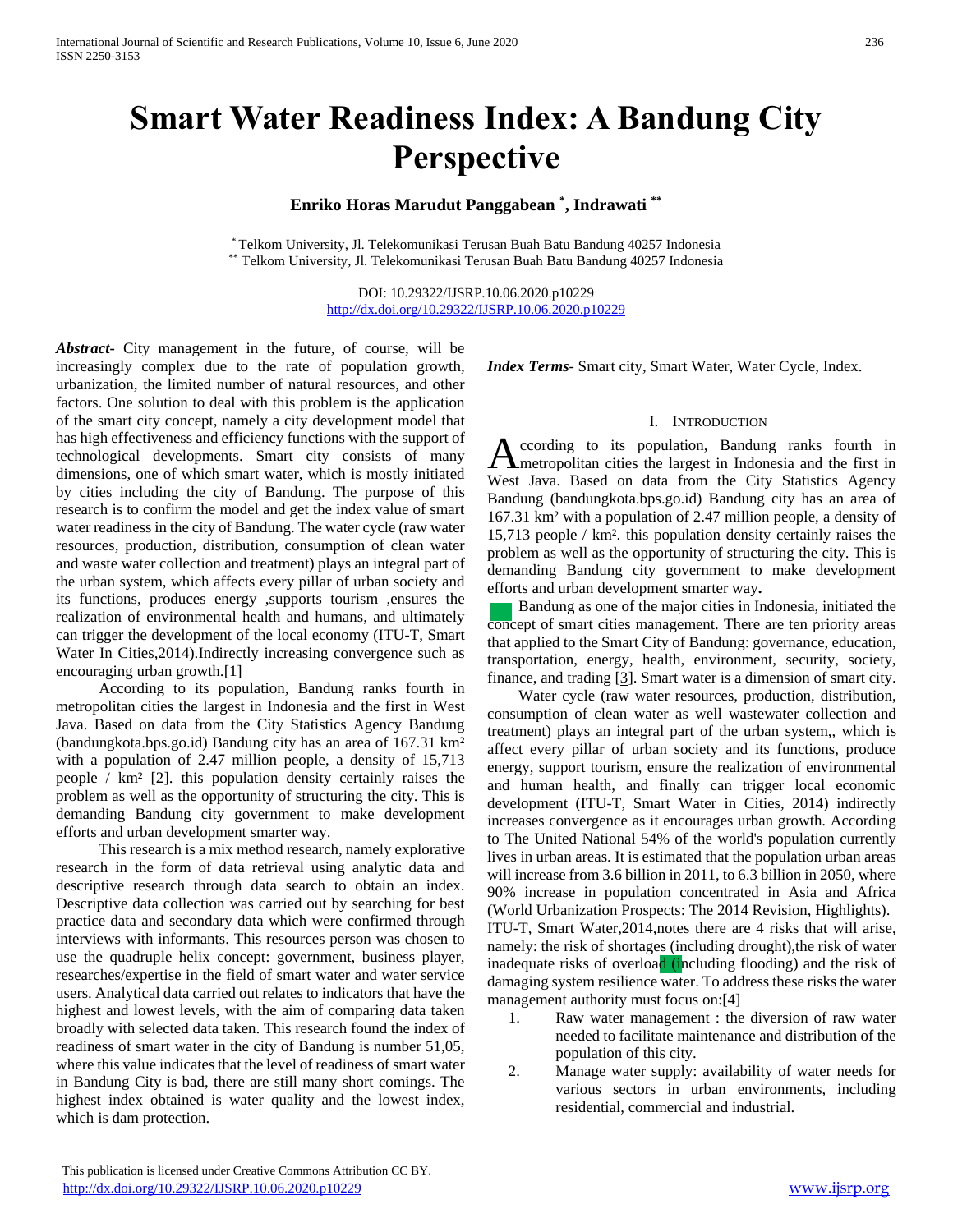- 3. Drainage management: provision of urban drainage through pipelines is important to maintain public health and prevent flooding.
- 4. Waste water treatment: the provision of wastewater treatment is needed to ensure environmental protection.

# II. RESEARCH OBJECTIVES AND QUESTION

 Objective this research is to measuring readiness index smart water in Bandung fulfillment of requests for adequate water supply and sanitation is one of the challenges faced urban government in this case the city of Bandung. The research questions of this study are as follows:

1. How does the secondary data from best practices related to variables and indicators to measure Bandung smart water readiness index?

- 2. How does the secondary data from Bandung related to variables and indicators to measure Bandung smart water readiness index?
- 3. In accordance to the experience, feeling, and insight of respondents, as well as based on secondary data of Bandung and best practices, how much are the values of variables and indicators to measure Bandung smart water readiness index?
- 4. Based on the index in point 3. how is the level of readiness of Bandung related implementation of smart water?
- 5. Based on the index ranks obtained, how the results of the comparison of analytic data with the assessment of smart water index?
- 6. What can be done by stakeholders of Bandung in order to implementing the city of Bandung as a smart city in terms of smart water variables?.

# III. THEORITICAL FOUNDATIONS

Smart Water can be characterized as a system with "automation",, fast response times or the ability to capture information in realtime, the ability to transmit data between locations and data processing facilities, and for data to be interpreted and presented to utilities and end users ( OECD, 2012). Smart water combines both innovation, ICT and water management (non-technology). With Smart Water Management (SWM) can monitor water resources, diagnose problems, improve efficiency and accelerate coordination to provide sustainable water supply (ITU, 2014 ; Heland et al., 2015) can be illustrated as shown in Fig 1.[5]



# **Figure 1 : The Concept of Smart Water Management According to ITU 2014 & Heland, et al. 2015**

 SWM (Smart Water Management) is a future-oriented water management strategy capable of integrating and managing the entire process of the water cycle from the analysis of the current situation for purification, distribution, and the use and recycling of water resources in a scientific and systematic manner.

There are two main points that are the priority of developers who run the smart water concept:

1. Smart Water Distribution Management.

 SWDM (Smart Water Distribution Management) is an infrastructure created to manage all the head water distribution of all urban residents in accordance with their individual needs.

2. Smart Water Management System

 SWMS (Smart Water Management System) is a system created to measure and regulate all water distribution automatically using software/hardware and the internet. This system will attach data to facilitate the government in analyzing and managing data as part and actions in disaster management such as flood or drought.

From several definitions regarding smart water, it can be concluded that smart water is a water service that is assisted by information and communication technology and policies that support better service.

# IV. RESEARCH METHODOLOGY

 This research was conducted with a mixed method approach. Mixed method involves combining or integration of qualitative and quantitative research and data in a research study [6] . Qualitatively, this research was conducted to explore so that an understanding of knowledge or phenomena or symptom can be obtained more clearly in order to determine the variables and indicators that can be used to assess the readiness of smart water in Bandung City. Quantitatively, this research measures the value of smart water readiness by using variables and indicators according to the model used. With these measurements, it is expected that this study can describe the characteristics of the implementation of smart water in Bandung City. Briefly the characteristics of this study can be seen in Table 1.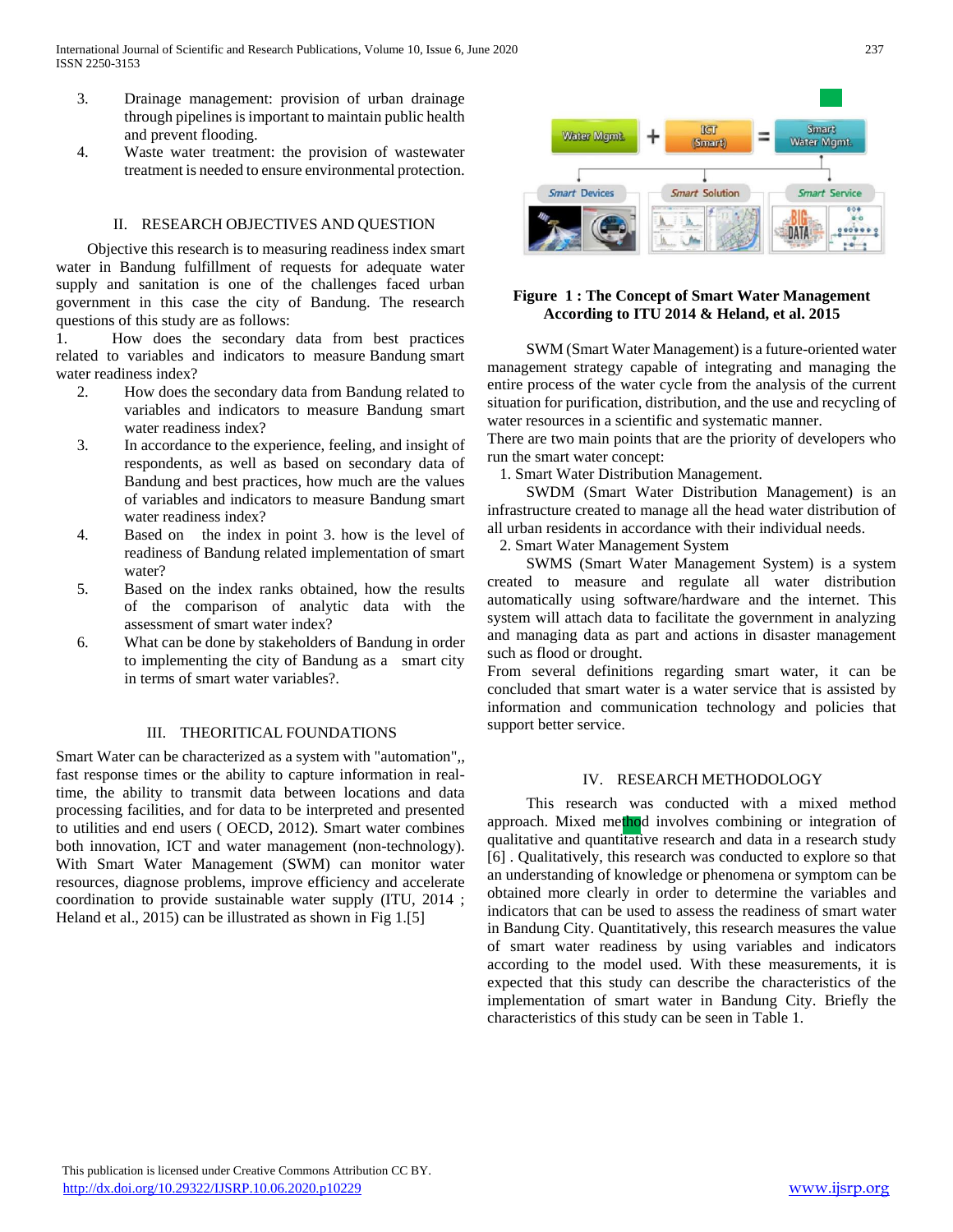**Tabel 1.Research Characteristic**

| No | Characteristics                                       | Type                   |  |
|----|-------------------------------------------------------|------------------------|--|
|    | Method                                                | Mix Method             |  |
|    | Exploration-description<br>Purpose                    |                        |  |
|    | Type of investigation                                 | Ethnographic           |  |
|    | Not intervening in data<br>Involvement of researchers |                        |  |
|    | Individual<br>Unit of analysis                        |                        |  |
|    | Time                                                  | <b>Cross Sectional</b> |  |

 So this research that being used in this research is mix method, an explorative research through data retrieval using descriptive research and data analytic in finding data related to readiness index.

 Whereas to achieve its objectives, this research was carried out in stages such as in Figure 2.



Based on Figure 2, the stages of this research are as follows:

- 1. Reviewing the smart water readiness indicators produced in the study.[7]
- 2. Search for best practice data on the application of smart water in other cities, in this case Singapore, Netherlands, Taiwan and Korea. Best practice data is obtained from journal articles, Singapore government websites, Taiwan government website, Korea government website and Netherlands websites

company websites that have links to smart water , news portal websites and others.

 In Singapore there is an organization that deals specifically with environmental issues, namely the NEA (National Environment Agency). And to deal with water issues, there is also an organization which is responsible, namely PUB (Public Utilities Board). PUB (Public Utilities Board) deals with everything related to water supply, from piping, drainage to the water recycling process. Water resources in Singapore are limited. Water resources in Singapore are divided into 4 types namely rainwater, imported water from Johor Bahru, desalination or seawater refining and NEWater. Singapore also conducts research to treat dirty water into clean and drinkable water.[8]

- 3. Search for data on the application of smart water in Bandung by collecting documents and interviewing parties related to smart water.
- 4. Conducting interviews, FGDs and distributing questionnaires to obtain opinions and values from the speakers regarding all indicators in the model used, based on the process of comparing best practice data with Bandung data and what they feel or know.
- 5. Calculate the value of each indicator based on the value that has been delivery by the respondents.
- 6. Validity testing, carried out for each indicator on the model used, with the aim to test whether the model used can really be used to measure the index of readiness for smart water or not.
- 7. Calculating the value of smart water readiness in Bandung City based on valid indicators.
- 8. To get an overview of people's perceptions of smart water programs in Bandung City, represented as word clouds, that is, collections of words organized in spaceoptimized compact layouts in which font size encodes the frequency (or other relevance) value . [9]

Population determination in this study used the Quadruple Helix model approach.According to [10], the quadruple Helix model is a collaborative model of innovation environment where users, companies, universities and public authorities work together to produce innovation. This innovation can be anything that is considered useful for partners in innovation cooperation. Meanwhile, the respondents of this research are show in Table 2:

| rapit 2. Lists Or Responders |                                    |                                                                                                                                                                                                                    |    |
|------------------------------|------------------------------------|--------------------------------------------------------------------------------------------------------------------------------------------------------------------------------------------------------------------|----|
| No:                          | Category                           | Respondent                                                                                                                                                                                                         |    |
| 1.                           | <b>Government</b>                  | Departement of communicatios and<br>informatic Bandung, Regional<br><b>Water Suplly Company</b><br><b>Bandung(PDAM Tirta</b><br><b>Wening), River Public Works</b><br><b>Citarum, Depart ment of</b><br>enviroment | 14 |
| $\mathbf{2}$                 | <b>Business Player</b>             | <b>Team smart city PT.Indosat</b><br>Tbk, Team smart city<br>PT.Lintasarta,Tbk,,Private<br>drinking water process                                                                                                  | 4  |
| 3.<br>r                      | <b>Expert/Researcher/Observers</b> | <b>Expert from water industry, lecture</b>                                                                                                                                                                         | 5  |
| $\mathbf{\Omega}$            |                                    |                                                                                                                                                                                                                    |    |

**Table 2.Lists Of Respondets**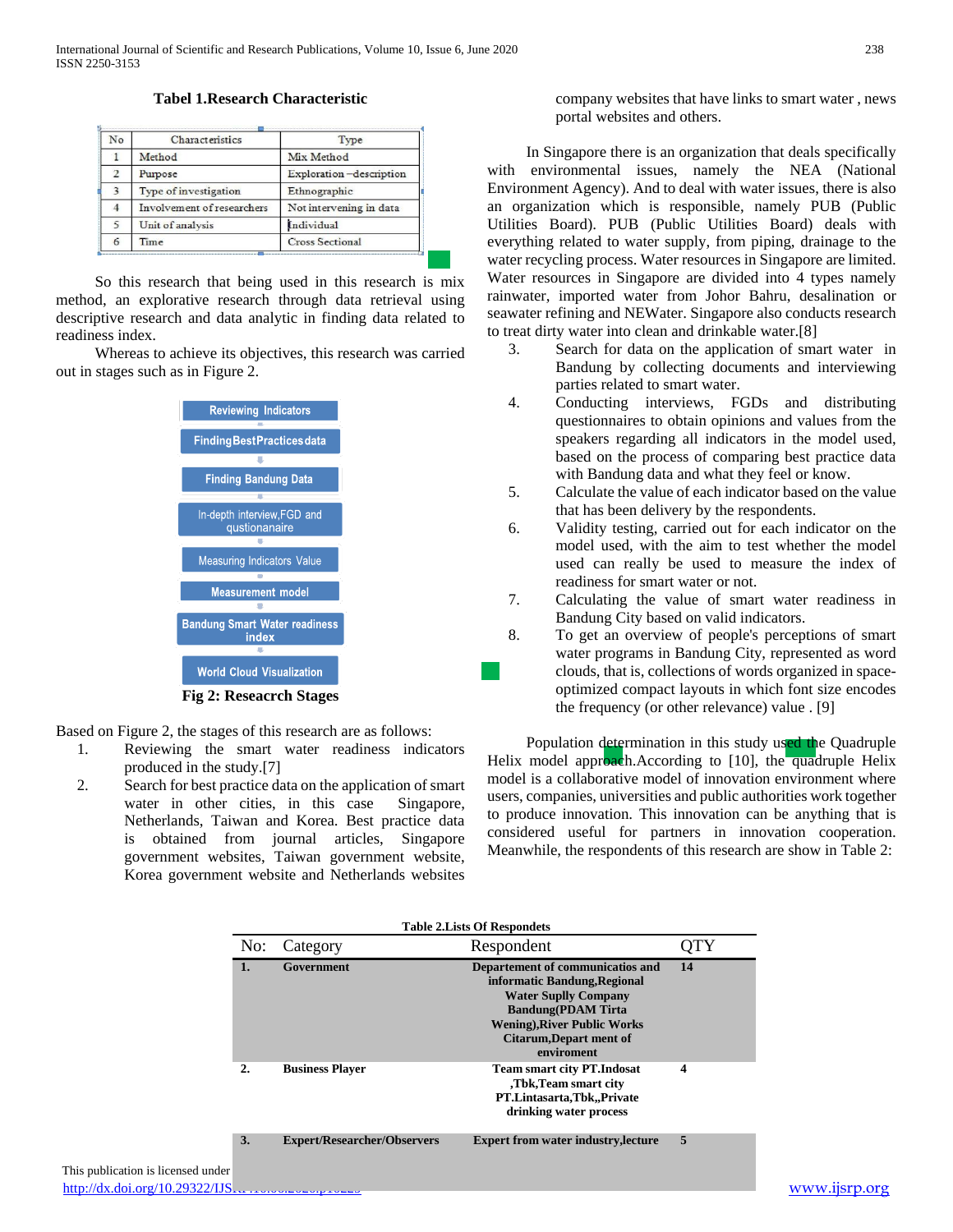|    |       | smart city, lecture from Bandung         |  |
|----|-------|------------------------------------------|--|
|    |       | <b>Institute of Technology</b>           |  |
| 4. | Users | College student, user from indusrty      |  |
|    |       | home, clean water users in the city of   |  |
|    |       | <b>Bandung, employee and haouse wife</b> |  |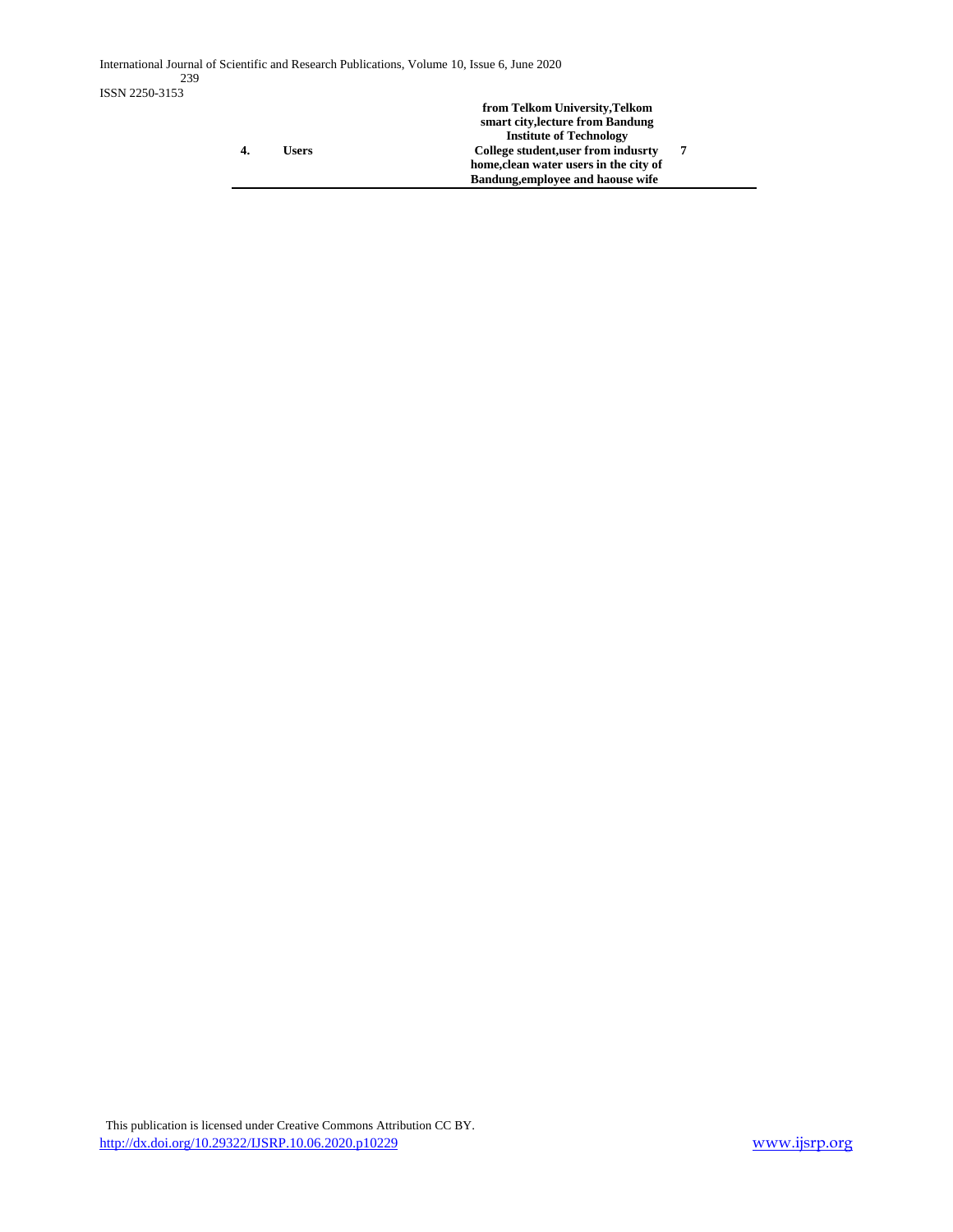International Journal of Scientific and Research Publications, Volume 10, Issue 6, June 2020 240 ISSN 2250-3153

# V. SMART WATER MODEL

Based on previous study that was conducted ,smart water model can be summarized as show in figure 3:



**Figure 3 : Smart Water Model**

 Based on the frame work, there are 6 research variables that will be confirmed to the respondents, where each variable is basically sourced from theories, references, as well as previous research. Table 3 presents operasional variables obtained from literature studies related to the concept of smart water.

| <u>Variabel/Dimensi</u>   | <b>Indikator</b>                                                                              | <b>Sumber</b>                         |
|---------------------------|-----------------------------------------------------------------------------------------------|---------------------------------------|
|                           |                                                                                               | van Leeuwen et al. (2012),            |
| Integrated                | <b>Water</b> Management and<br>action                                                         | by Smartcities Council, $(2013)$ ,    |
|                           | <b>Resource Management</b> government; Public participation;                                  | Gye Woon et al, (2014), ISO           |
|                           | Water<br>Grid<br>Smart                                                                        | $(SWG)$ 37120:2014, Hyun Dong         |
|                           | Grid<br>Smart<br>Water                                                                        | $(SWG)$ van Leeuwen et al. $(2012)$ , |
| Water Distibution         | & Implementation; Distribution Platform Smartcities Council, (2013),                          |                                       |
|                           | <b>Leak Detection System</b> Implementation;                                                  | DashboardGye Woon et al, (2014), Hyun |
|                           | Information of Sufficient water to drink van Leeuwen et al. (2012),                           |                                       |
|                           | Implementation;                                                                               | Smartcities Council, (2013),          |
| <b>Water Consumption</b>  | Water system leakages;                                                                        | WaterGye Woon et al, (2014), ISO      |
|                           | efficiency;                                                                                   | 37120:2014, Hyun Dong                 |
|                           | Water Consumption: Water Quality.                                                             | $(2014)$ . Seung Won et al.           |
|                           | Percentage of urban population served                                                         |                                       |
|                           | by wastewater storage;                                                                        |                                       |
|                           | Percentage of waste water without van Leeuwen et al.                                          | $(2012)$ ,                            |
|                           | <b>Wastewater &amp; Pollution</b> treatment; Percentage of waste waterSmartcities Council,    | (2013),                               |
|                           | with primary treatment; Percentage of ISO 37120:2014                                          |                                       |
|                           | sto water with secondary treatment.                                                           |                                       |
|                           | River improvement;                                                                            |                                       |
|                           | <i>Emergency Action Plan (EAP) rate</i> ; van Leeuwen et al. (2012),                          |                                       |
| <b>Urban flooding</b>     | Emergency outlet;                                                                             | Smartcities Council, (2013),          |
|                           | Flood warning system; Flood damageGye Woon et al, (2014)                                      |                                       |
|                           | index: Dam protection:<br><i>Implementation Smart Water Grid</i> Smartcities Council, (2013), |                                       |
|                           |                                                                                               |                                       |
| <b>ICT</b> Implementation | (SWG); Implementation Distribution Gye Woon et al, (2014), Hyun                               |                                       |
|                           | Platform, Implementation Dashboard, Dong (2014), Seung Won et al.                             |                                       |

# **Table 3.***Operasionalisasi Variabel*

This publication is licensed under Creative Commons Attribution CC BY. <http://dx.doi.org/10.29322/IJSRP.10.06.2020.p10229> [www.ijsrp.org](http://ijsrp.org/)

(2015), PUB Singapore (2016)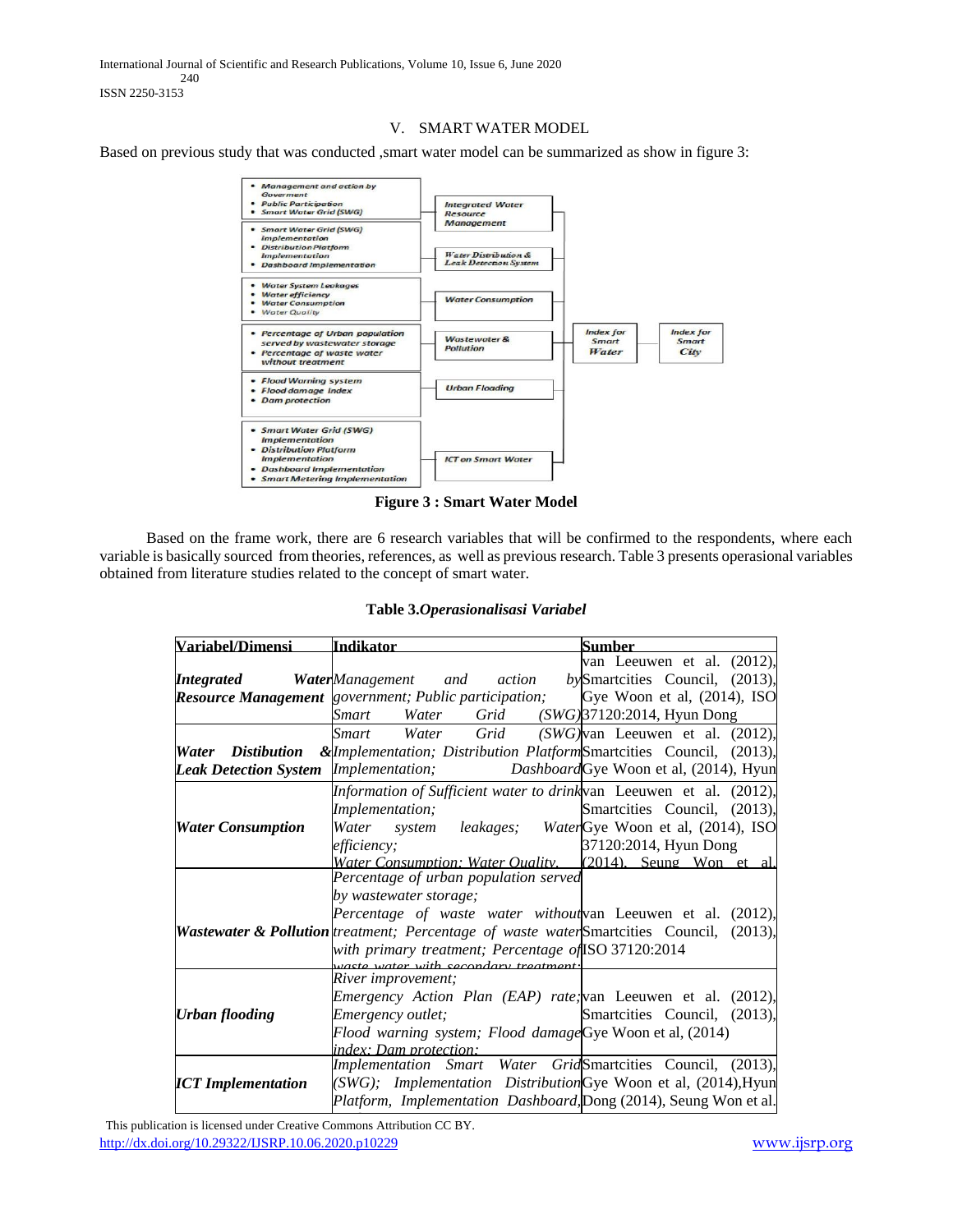# VI. SMART WATER READINESS INDEX RESULT

 To measure readiness index, secondary data from best practices and Bandung are prepared first. Secondary data is to used to provide information from respondents during the assessment process. Secondary data are taken from the results of literature reviews such stakeholder service report on the implementation of smart water in the city Bandung, newspapers, and information from the official website of the city government.

 The measurement of the smart water readiness index in this research was conducted by collecting and calculating the value given by each speaker. Based on the results of interviews, FGDs and questionnaires distributed 31 respondents, the readiness index for smart water in Bandung City can be seen in table 4.

| Variabel                          | Indicator        | R value | r tabel value | Validity        |
|-----------------------------------|------------------|---------|---------------|-----------------|
| <b>Integrated Water</b>           | <b>IRW1</b>      | 0.524   | 0.361         | Valid           |
| Resource Managemant               | IRW <sub>2</sub> | 0.800   | 0.361         | Valid           |
|                                   | IRW3             | 0.929   | 0.361         | Valid           |
| Water Distribution &              | WD <sub>1</sub>  | 0.933   | 0.361         | Valid           |
| Leak Detectionn System            | WD2              | 0.715   | 0.361         | Valid           |
|                                   | WD3              | 0.914   | 0.361         | Valid           |
| <b>Water Consumption</b>          | Cons1            | 0.815   | 0.361         | Valid           |
|                                   | Cons2            | 0.577   | 0,361         | Valid           |
|                                   | Cons3            | 0.317   | 0.361         | <b>No Valid</b> |
|                                   | Cons4            | 0.826   | 0.361         | Valid           |
| <b>Wastewater &amp; Pollution</b> | WP <sub>1</sub>  | 0.218   | 0.361         | <b>No Valid</b> |
|                                   | WP <sub>2</sub>  | 0.804   | 0.361         | Valid           |
| Urban Floading                    | UF <sub>1</sub>  | 0,746   | 0.361         | Valid           |
|                                   | UF2              | 0.846   | 0.361         | Valid           |
|                                   | UF3              | 0.441   | 0.361         | Valid           |
| <b>ICT On Smart Water</b>         | ICT1             | 0.963   | 0.361         | Valid           |
|                                   | ICT <sub>2</sub> | 0.824   | 0.361         | Valid           |
|                                   | ICT <sub>3</sub> | 0.963   | 0.361         | Valid           |
|                                   | ICT4             | 0.932   | 0.61          | Valid           |
|                                   |                  |         |               |                 |

#### **Table 4.Bandung Smart Water Readiness Index Result**

# **Table 5: Bandung Smart Water Readiness Index Result**

| <b>A</b> ariabel | Indicator                                                       | Index  | Kategori |
|------------------|-----------------------------------------------------------------|--------|----------|
| IWR1             | Management and action by Goverment                              | 62.63  | Very Bad |
| IWR2             | <b>Public Participation</b>                                     | 58.83  | Very Bad |
| IWR <sub>3</sub> | Smart Water Grid (SWG) Implementation                           | 49.65  | Very Bad |
| WD1              | Smart Water Grid (SWG) Implementation                           | 50.18  | Very Bad |
| WD <sub>2</sub>  | Distribution Platform Implementation                            | 50.98  | Very Bad |
| WD3              | Dashboard Implementation                                        | 48.54  | Very Bad |
| Cons 1           | Water System Leakages                                           | 52.89  | Very Bad |
| Cons2            | Water Efficiency                                                | 56.06  | Bad      |
| Cons3            | Water Consumption                                               | 61.08  | Bad      |
| Cons4            | Water Quality                                                   | 63.98  | Bad      |
| WP1              | Percentage of Urban Population Served by<br>wastewater strotage | 61.05  | Bad      |
| WP <sub>2</sub>  | Percentage of waste water without treatment                     | 55.65  | Very Bad |
| UF1              | Flood warning system                                            | 56.24  | Very Bad |
| UF2              | Flood damage index                                              | 51.23  | Very Bad |
| UF3              | Dam Protection                                                  | 43.76  | Very Bad |
| ICT <sub>1</sub> | Smart Water Grid (SWG) Implementation                           | 50.08  | Very Bad |
| ICT <sub>2</sub> | Distribution Platform Implementation                            | 10.33  | Very Bad |
| ICT <sub>3</sub> | Dashboard Platform Implementation                               | 48.40  | Very Bad |
| ICT4             | Smart Motoring Implomentation                                   | 48.80  | Very Bad |
| <b>Indeke</b>    |                                                                 | \$1.05 | Very Bad |

 Based on Table 5.The index of readiness for smart water in Bandung City is 51,05 or in other words the readiness of smart water in Bandung is very bad. Smart water in Bandung needs improvement in the future so that the city of Bandung can be at the same level as the City of Singapore.

 This publication is licensed under Creative Commons Attribution CC BY. <http://dx.doi.org/10.29322/IJSRP.10.06.2020.p10229> [www.ijsrp.org](http://ijsrp.org/)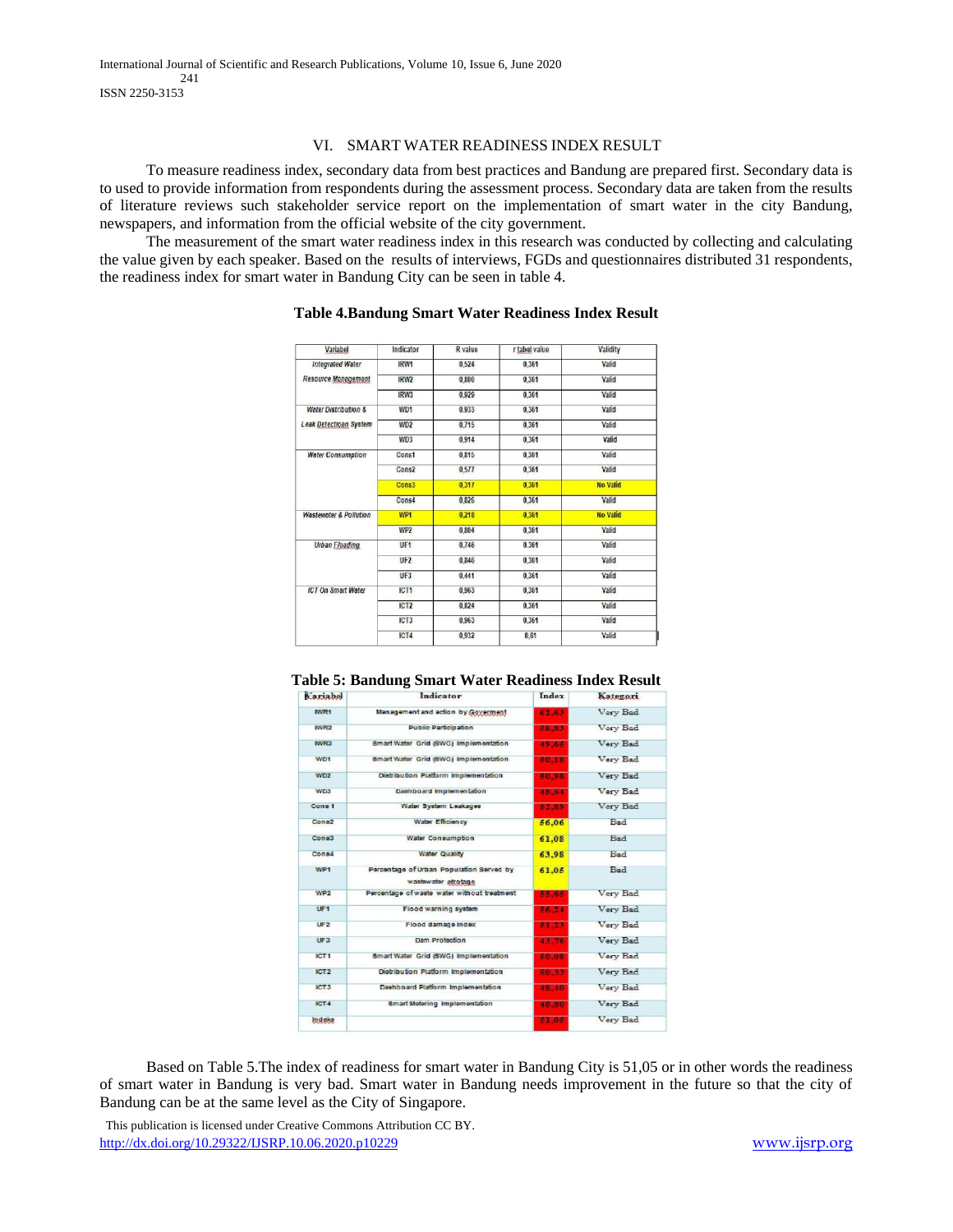#### 242 ISSN 2250-3153

 Citizens of Bandung city has been active in social media to simplify the line of communication with the community. Therefore, this research also performing World cloud illustration to find out the public perception of Bandung City related to smart water with utilizing data on social media Twitter that can be seen in Fig.4



**Fig 4: Word Cloud Illustation**

# VII. CONCLUSION

 The following are conclusion from the results of the research that has been done:

 Smart water secondary best practice data in Singapore, Taiwan, Korea, Netherlands was obtained from journal articles, Singapore, Taiwan, Korea and Netherlands government website, company website that has links to smart water in Singapore, Taiwan, Korea and Netherlands, news portal websites and others. All indicators of smart water readiness have been obtained by each of the best practice data. Bandung secondary data related to variables and indicators of smart water readiness were obtained from interview with parties considered competent, the official website of the Bandung city government (www.bandung.go.id), website smartcity.bandung.go.id, website portal news, journal articles and others. From the search results, an overview of each smart water indicator in Bandung City is obtained.[11],[12].

 Smart water readiness index in the city of Bandung as a whole is 51.05.This value was obtained from the results of interviews and questionnaires with a total of 31 speakers who were divided into 4 parts, namely, Government, Business People, Researchers and the community/users. This index value is declared very bad, and needs a lot of improvement. New pipeline development infrastructure, affordability to the community or users, water quality and water costs and technology are factors that need to be improved jointly by the government and stakeholders. The highest value is found in the Cons3 indicator "Water Quality" with a total index of 63,98 which is considered bad, and necessary. Meanwhile, the lowest value is found in the UF3 indicator " Dam Protection" wt an average number of 43,76 were rated very bad and still needed a lot of improvement.

#### **SUGGESTION**

# **Suggestions for the Government**

 This publication is licensed under Creative Commons Attribution CC BY. <http://dx.doi.org/10.29322/IJSRP.10.06.2020.p10229> [www.ijsrp.org](http://ijsrp.org/) 1. The regional government in this Case The Regional Water Company (PDAM Tirta Wening) must build a new pipeline because the existing piping is old. Infrastructure of the new pipeline helps local

governments in distributing clean water to areas that have not received clean water.

- 2. The regional government must build an integrated wastewater treatment plant.
- 3. The regional government must look for alternative new raw water resources. It needs new innovations with new technology.
- 4. In accordance with Bandung City Regulation No.03 of 2012 concerning the management of groundwater, it is necessary to have a clear policy regarding the rules and penalties for the use of ground water.
- 5. Local governments and stake holders such as regional water companies must open themselves to developing technology in countries such as Singapore, Taiwan, Korea and the Netherlands. The use of technology helps work and become a solution to leakage in the city of Bandung.

#### **Suggestions for Business People**

 Businesses people are expected to collaborate with the government in creating the technologies needed to implement smart water in Bandung in accordance with existing needs and can also discuss with the government or government about the technology system on smart water that is used so that the level of water leakage in Bandung city declined.

#### **Suggestions for researchers**

 Researchers are expected to collaborate with the government in creating the technologies needed to implement smart water in Bandung according to existing needs and also be able to discuss with the government about water management policies in Bandung and technology implementation. Because of the level of water leakage in the city of Bandung This is quite large. About 40% more. Therefore business people can collaborate by creating technologies.

#### **Suggestions for the community/users**